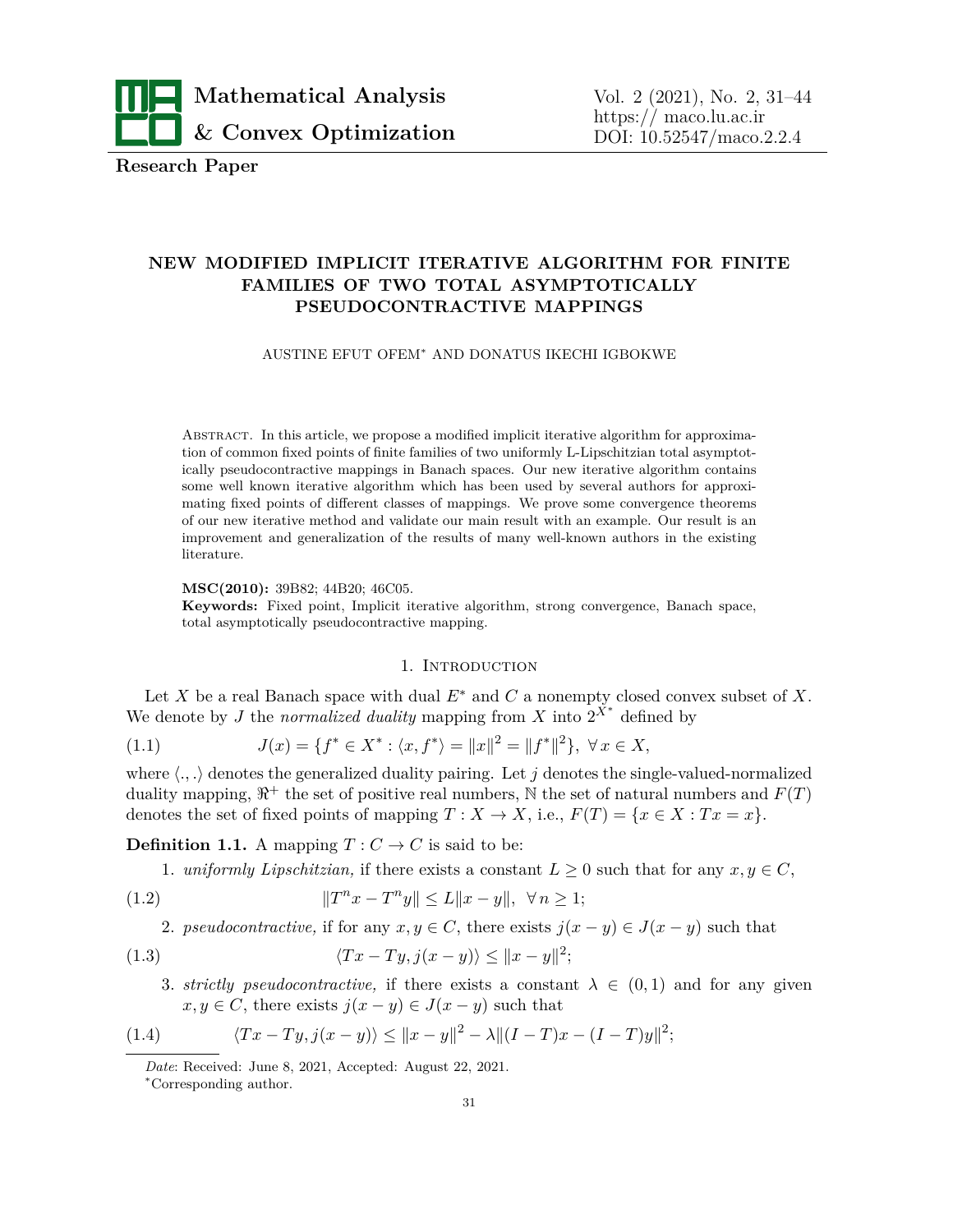4. *asymptotically pseudocontractive*, if there exists a sequence  $\{h_n\} \subset [1,\infty)$  with  $h_n \to 1$ as  $n \to \infty$  such that

(1.5) 
$$
\langle T^n x - T^n y, j(x - y) \rangle \le h_n ||x - y||^2, \ \forall n \ge 1, \text{ and } x, y \in C.
$$

The class of asymptotically pseudocontractive mappings was introduced by Schu [\[15\]](#page-13-0) (see also  $[16]$  $[16]$ ). In [\[19](#page-13-2)], Rhoades gave an example to show that the class of asymptotically pseudocontractive mappings contains properly the class of asymptotically nonexpansive mappings, see [\[19](#page-13-2)] for more details.

5. *asymptotically strictly pseudocontractive,* if there exists a constant  $\lambda \in (0,1)$  and a sequence  $h_n \subset [1,\infty)$  with  $h_n \to 1$  as  $n \to \infty$  for any given  $x, y \in C$ , there exists  $j(x - y) \in J(x - y)$  such that

$$
(1.6)
$$

$$
\langle T^n x - T^n y, j(x - y) \rangle \leq h_n ||x - y||^2
$$
  
-  $\lambda ||(I - T^n)x - (I - T^n)y||^2, \forall n \geq 1;$ 

6. *asymptotically pseudocontractive in the intermediate sense,* if there exists a sequence  $h_n \subset [1,\infty)$  with  $h_n \to 1$  as  $n \to \infty$  and  $j(x - y) \in J(x - y)$  such that

(1.7) 
$$
\limsup_{n \to \infty} \sup_{(x,y) \in C} (\langle T^n x - T^n y, j(x - y) \rangle - h_n ||x - y||^2) \le 0.
$$

Set

<span id="page-1-0"></span>
$$
\tau_n = \max \left\{ 0, \sup_{x,y \in C} (\langle T^n x - T^n y, j(x - y) \rangle - h_n ||x - y||^2) \right\}.
$$

It follows that  $\tau_n \geq 0$ ,  $\tau_n \to 0$  as  $n \to \infty$ . Hence, ([1.7\)](#page-1-0) yields the following inequality:

(1.8) 
$$
\langle T^n x - T^n y, j(x - y) \rangle \le h_n \|x - y\|^2 + \tau_n, \ \forall \ n \ge 1, \ x, y \in C.
$$

This class of mappings was introduced by Qin et al. [\[12](#page-12-0)].

7. *Total asymptotically pseudocontractive,* if there exists sequences  $\{\mu_n\} \subset [0,\infty)$  and  $\xi_n \subset [0, \infty)$  with  $\mu_n \to 0$  and  $\xi_n \to 0$  as  $n \to \infty$  such that

(1.9) 
$$
\langle T^n x - T^n y, j(x - y) \rangle \le ||x - y||^2 + \mu_n \phi(||x - y||) + \xi_n,
$$

<span id="page-1-1"></span>*∀n*  $\geq$  1 and *x, y* ∈ *C*, where  $\phi$  : [0, ∞)  $\rightarrow$  [0, ∞) is a continuous and strictly increasing function with  $\phi(0) = 0$ . This class of mapping was introduced by Qin et al. [\[13\]](#page-12-1).

**Remark 1.2.** If  $\phi(t) = t^2$ , then ([1.9\)](#page-1-1) reduces to the class of total asymptotically pseudocontractive mappings in the intermediate sense as follows:

(1.10) 
$$
\langle T^n x - T^n y, j(x - y) \rangle \le (1 + \mu_n) \|x - y\|^2 + \xi_n
$$

for all  $n \geq 1$ ,  $x, y \in C$ . Put

$$
\tau_n = \max \left\{ 0, \sup_{x,y \in C} (\langle T^n x - T^n y, j(x - y) \rangle - (1 + \mu_n) ||x - y||^2) \right\}.
$$

Then, the class of total asymptotically pseudocontractive mappings in the intermediate sense is a proper subclass of the class of total asymptotically pseudocontractive mappings.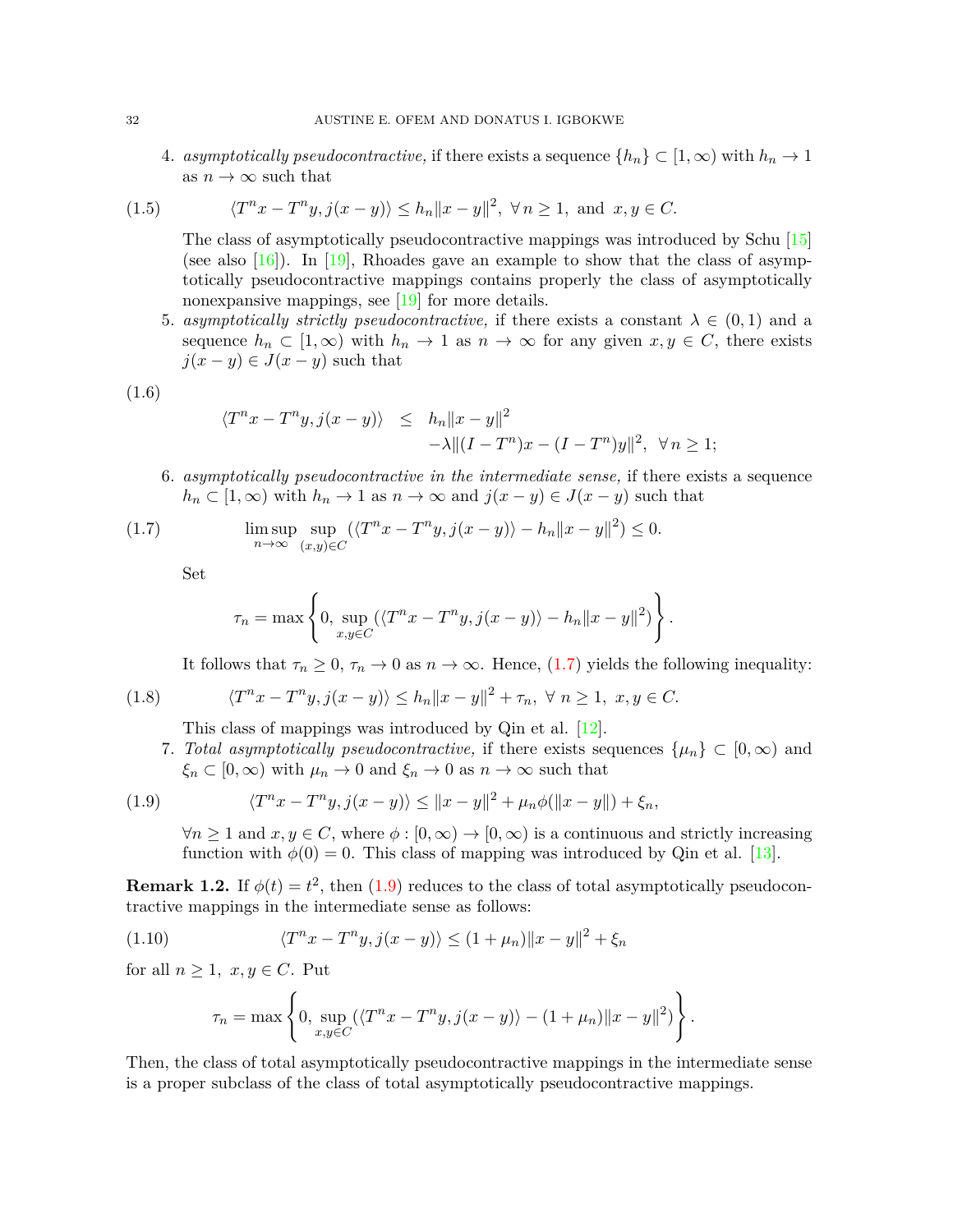**Remark 1.3.** If  $\tau_n = 0, \forall n \geq 1$ , then the class of asymptotically pseudocontractive mappings in the intermediate sense reduces to the class of asymptotically pseudocontractive mappings. Again, if  $h_n = 1, \forall n \geq 1$ , then the class of asymptotically pseudocontractive mappings reduces to the class of pseudocontractive mappings.

From the implications in Remarks 1.2 and 1.3, it is clear that the class of total asymptotically pseudocontractive mappings properly contains all other classes of pseudocontractive mappings mentioned above.

Many iterative methods for approximating fixed points of total asymptotically pseudocontractive mappings have been studied by some authors. In 2011, Qin et. al. [\[5\]](#page-12-2) proved a weak convergence theorem for a total asymptotically pseudocontractive mappings by the modified Ishikawa iterative process which was introduced by Schu  $[1]$ . In 2012, Ding and Quan  $[4]$  $[4]$ introduced a modified Mann iterative algorithm for a total asymptotically pseudocontractive mapping. Very recently, Chima and Osilike [\[3\]](#page-12-5) studied the split common fixed point problem (SCFP) for a class of total asymptotically pseudocontractive mappings.

In recent years, the implicit iteration scheme for approximating fixed point of nonlinear mappings has been introduced and studied by various authors (see, e.g.,  $[1, 5, 6, 7, 8, 9, 17,$  $[1, 5, 6, 7, 8, 9, 17,$  $[1, 5, 6, 7, 8, 9, 17,$  $[1, 5, 6, 7, 8, 9, 17,$  $[1, 5, 6, 7, 8, 9, 17,$  $[1, 5, 6, 7, 8, 9, 17,$  $[1, 5, 6, 7, 8, 9, 17,$  $[1, 5, 6, 7, 8, 9, 17,$  $[1, 5, 6, 7, 8, 9, 17,$  $[1, 5, 6, 7, 8, 9, 17,$  $[1, 5, 6, 7, 8, 9, 17,$  $[1, 5, 6, 7, 8, 9, 17,$  $[22]$  $[22]$ ). In 2001, Xu and Ori  $[22]$  introduced the following implicit iteration process for a finite family of nonexpansive self-mappings in Hilbert spaces:

<span id="page-2-0"></span>(1.11) 
$$
x_n = \alpha_n x_{n-1} + (1 - \alpha_n) T_n x_n, \ n \ge 1,
$$

where  $\{\alpha_n\}$  is a sequence in [0,1] and  $T_n = T_{n \mod N}$ . They proved that the sequence [\(1.11\)](#page-2-0) converges weakly to a common fixed point of  $T_n$ ,  $n = 1, 2, 3, ..., N$ . Later, Osilike and Akuchu  $[10]$ , and Chen et al.  $[11]$  extended the iteration process  $(1.11)$  $(1.11)$  to a finite family of asymptotically pseudo-contractive mapping and a finite family of continuous pseudo-contractive selfmapping, respectively. Zhou and Chang [[23](#page-13-5)] studied the convergence of a modified implicit iteration process to the common fixed point of a finite family of asymptotically nonexpansive mappings.

In 2003, Sun [[17\]](#page-13-3) modified the implicit iteration process of Xu and Ori [\[22](#page-13-4)] and applied the modified averaging iteration process for the approximation of fixed points of asymptotically quasi-nonexpansive mappings. Sun introduced the following implicit iteration process for common fixed points of a finite family of asymptotically quasi-nonexpansive mappings  $\{T_i\}_{i=1}^N$ in Banach spaces:

<span id="page-2-2"></span>(1.12) 
$$
\begin{cases} x_0 \in C, \\ x_n = (1 - \alpha_n)x_{n-1} + \alpha_n T_{i(n)}^{k(n)} x_n, \end{cases} \forall n \ge 1,
$$

where  $\{\alpha_n\}$  is a sequence in [0,1],  $n = (k-1)N + i$ ,  $i = n(i) \in I = \{1, 2, ..., N\}$ ,  $k = k(n) \ge 1$ is some positive integers and  $k(n) \to \infty$  as  $n \to \infty$ .

Recently, Thakur et al. [[18\]](#page-13-6) considered the following implicit iterative process for approximating the common fixed point of a finite family  $\{T_i\}_{i=1}^N$  of asymptotically pseudocontractive mappings and established convergence results in Banach spaces:

$$
(1.13)
$$

<span id="page-2-1"></span>
$$
x_n = (1 - \alpha_n)x_{n-1} + \alpha_n T_{i(n)}^{k(n)} y_n,
$$
  
\n
$$
y_n = (1 - \beta_n - \gamma_n - \delta_n)x_n + \beta_n x_{n-1} + \gamma_n T_{i(n)}^{k(n)} x_n + \delta_n T_{i(n)}^{k(n)} x_{n-1}
$$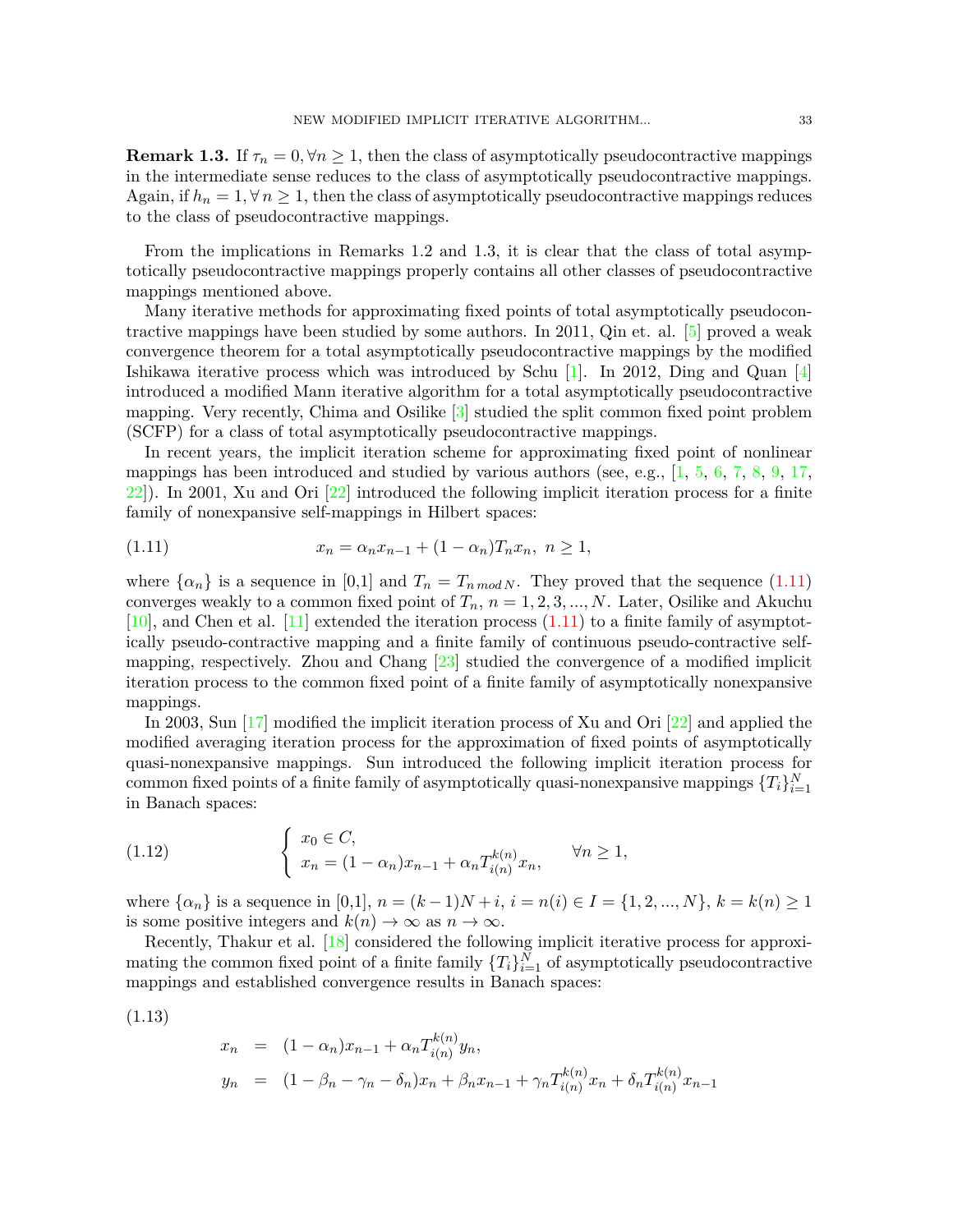$\forall n \geq 1$ , where  $\{\alpha_n\}, \{\beta_n\}, \{\gamma_n\}$  and  $\{\delta_n\}$  are real sequences in [0,1] satisfying  $\beta_n + \gamma_n + \delta_n \leq 1$ , *n* =  $(k-1)N + i$ ,  $i = n(i) ∈ I = {1, 2, ..., N}$ ,  $k = k(n) ≥ 1$  is some positive integers and  $k(n) \to \infty$  as  $n \to \infty$ .

Motivated and inspired by the above facts, the purpose of this paper is to modify  $(1.13)$  for finite families of two uniformly *L*-Lipschitzian total asymptotically pseudocontractive mappings. By using a different approach, we prove that our new iterative algorithm [\(1.14\)](#page-3-0) converges strongly to the common fixed points of finite families of two uniformly *L*-Lipschitzian total asymptotically pseudocontractive mappings in Banach spaces. We also give examples of mappings and prototype of the sequences which satisfies all the conditions in our main result. The result of this paper improves the corresponding result in  $[5, 11, 10, 18]$  $[5, 11, 10, 18]$  $[5, 11, 10, 18]$  $[5, 11, 10, 18]$  $[5, 11, 10, 18]$  $[5, 11, 10, 18]$  $[5, 11, 10, 18]$  $[5, 11, 10, 18]$  and several others in the literature.

(1.14)

<span id="page-3-0"></span>
$$
x_n = (1 - \alpha_n)x_{n-1} + \alpha_n T_{i(n)}^{k(n)} y_n,
$$
  
\n
$$
y_n = (1 - \beta_n - \gamma_n - \delta_n)x_n + \beta_n x_{n-1} + \gamma_n S_{i(n)}^{k(n)} x_n + \delta_n T_{i(n)}^{k(n)} x_{n-1}
$$

 $\forall n \geq 1$ , where  $\{\alpha_n\}, \{\beta_n\}, \{\gamma_n\}$  and  $\{\delta_n\}$  are real sequences in [0,1] satisfying  $\beta_n + \gamma_n + \delta_n \leq 1$ , *n* =  $(k − 1)N + i$ ,  $i = n(i) ∈ I = {1, 2, ..., N}$ ,  $k = k(n) ≥ 1$  is some positive integers and  $k(n) \to \infty$  as  $n \to \infty$ .

**Remark 1.4.** Clearly, our new iterative scheme  $(1.14)$  $(1.14)$  $(1.14)$ , contains some well known iterative schemes in the literature. This is illustrated as follows:

- (a)  $(1.14)$  $(1.14)$  reduces to  $(1.13)$  when  $S_i = T_i$ .
- (b) ([1.14\)](#page-3-0) reduces to [\(1.12\)](#page-2-2) when  $\beta_n = \gamma_n = \delta_n = 0$ .
- (c)  $(1.14)$  $(1.14)$  reduces to  $(1.11)$  when  $\beta_n = \gamma_n = \delta_n = 0, T^n = T$ .
- (d) When  $\beta_n = 1$ ,  $\gamma_n = \delta_n = 0$ ,  $T^n = T$ ,  $N = 1$  then ([1.14](#page-3-0)) reduces to:

(1.15) 
$$
\begin{cases} x_0 \in C, \\ x_n = (1 - \alpha_n)x_{n-1} + \alpha_n Tx_{n-1}, \end{cases} \forall n \ge 1,
$$

<span id="page-3-1"></span>where  $\{\alpha_n\}$  is a sequence in [0,1]. The iterative process ([1.15](#page-3-1)) is the well known Mann iterative process.

(e) If we take  $\beta_n = 1$ ,  $\gamma_n = \delta_n = 0$  in [\(1.14\)](#page-3-0) then we obtain

(1.16) 
$$
\begin{cases} x_0 \in C, \\ x_n = (1 - \alpha_n)x_{n-1} + \alpha_n T_{i(n)}^{k(n)} x_{n-1}, \end{cases} \forall n \ge 1,
$$

<span id="page-3-2"></span>where  $\{\alpha_n\}$  is a sequence in [0,1],  $n = (k-1)N + i$ ,  $i = n(i) \in I = \{1, 2, ..., N\}$ ,  $k = k(n) \geq 1$  is some positive integers and  $k(n) \to \infty$  as  $n \to \infty$ .

The above modified averaging iteration process  $(1.16)$  $(1.16)$  $(1.16)$  was considered in 2014 by Saluja  $[14]$  $[14]$  for the approximation of common fixed point of a finite family of strictly asymptotically pseudocontractive mappings in the intermediate sense in Hilbert spaces.

Now, we show that ([1.14](#page-3-0)) can be employed to approximate the fixed points of total asymptotically pseudocontractive mappings which is assumed to be continuous. Let  $T_i$  be a  $L_t^i$ Lipschitz total asymptotically pseudocontractive mapping with sequences  $\lambda_n^i \in [0, \infty)$  and  $\nu_n^i \in [0,\infty)$  with  $\nu_n^i \to 0$  and  $\lambda_n^i \to 0$  as  $n \to \infty$  for each  $1 \leq i \leq N$ . Let  $S_i$  be a  $L_s^i$ -Lipschitz total asymptotically pseudocontractive mapping with sequences  $\eta_n^i \in [0, \infty)$  and  $l_n^i \in [0, \infty)$ with  $\eta_n^i \to 0$  and  $l_n^i \to 0$  as  $n \to \infty$  for each  $1 \le i \le N$ .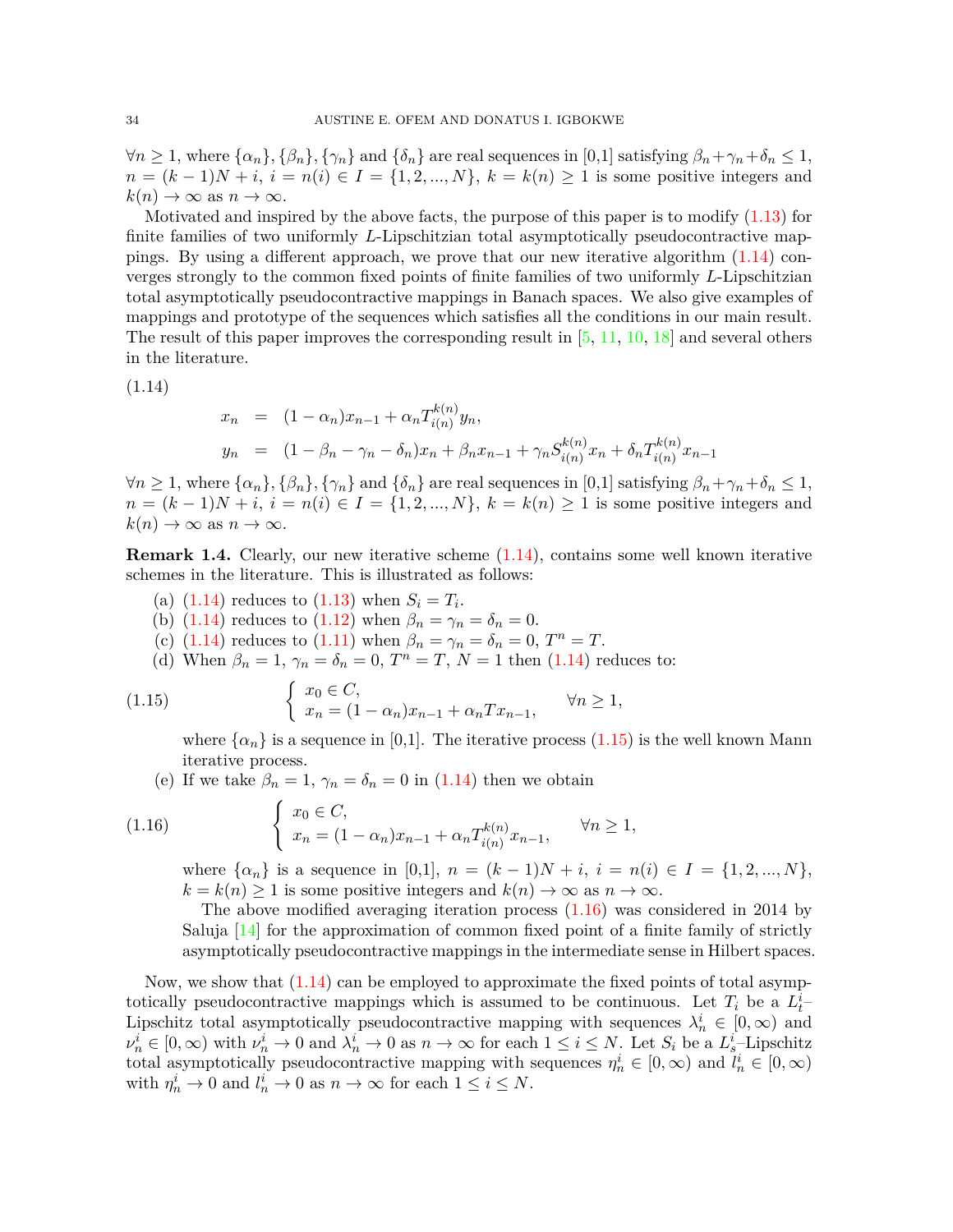<span id="page-4-0"></span>Define a mapping  $W_n: C \to C$  by

$$
W_n(x) = (1 - \alpha_n)x_{n-1} + \alpha_n T_{i(n)}^{k(n)}[(1 - \beta_n - \gamma_n - \delta_n)x + \beta_n x_{n-1} + \gamma_n S_{i(n)}^{k(n)} x + \delta_n T_{i(n)}^{k(n)} x_{n-1}], \ \forall n \ge 1.
$$

From  $(1.17)$  $(1.17)$  $(1.17)$ , we have

<span id="page-4-1"></span>
$$
||W_n(x) - W_n(y)|| = \alpha_n ||T_{i(n)}^{k(n)}[(1 - \beta_n - \gamma_n - \delta_n)x + \beta_n x_{n-1} + \gamma_n S_{i(n)}^{k(n)}x + \delta_n T_{i(n)}^{k(n)} x_{n-1}] - T_{i(n)}^{k(n)}[(1 - \beta_n - \gamma_n - \delta_n)y + \beta_n x_{n-1} + \gamma_n S_{i(n)}^{k(n)} y + \delta_n T_{i(n)}^{k(n)} x_{n-1}]|| \leq \alpha_n L[(1 - \beta_n - \gamma_n - \delta_n) ||x - y|| + \gamma_n ||S_{i(n)}^{k(n)} x - S_{i(n)}^{k(n)} y||] \leq \alpha_n L[(1 - \beta_n - \gamma_n - \delta_n) ||x - y|| + \gamma_n L ||x - y||] = \alpha_n L[(1 - \beta_n + \gamma_n (L - 1) - \delta_n)] ||x - y||,
$$

for all  $x, y \in C$ , where  $L = \max\{L_t^1, ..., L_t^N, L_s^1, ..., L_s^N\}$ .

If  $\alpha_n L[(1 - \beta_n + \gamma_n(L-1) - \delta_n)] < 1$  for all  $n \geq 1$ , then from ([1.18](#page-4-1)), it follows that  $W_n$ is a contraction mapping. By Banach contraction principle, we see that there exists a unique point  $x_n \in C$  such that

$$
(1.19) \qquad x_n = W(x_n) = (1 - \alpha_n)x_{n-1} + \alpha_n T_{i(n)}^{k(n)}[(1 - \beta_n - \gamma_n - \delta_n)x + \beta_n x_{n-1} + \gamma_n S_{i(n)}^{k(n)} x + \delta_n T_{i(n)}^{k(n)} x_{n-1}], \quad \forall n \ge 1.
$$

That is, the implicit iteration process  $(1.14)$  $(1.14)$  $(1.14)$  is well defined. Hence, the iterative sequence [\(1.14\)](#page-3-0) can be employed for the approximation of common fixed points for a finite family of uniformly *L*–Lipschitzian total asymptotically pseudo-contractive mappings.

# 2. Preliminaries

The following definition, lemmas and proposition will be useful in proving our main results.

**Definition [2](#page-12-13).1** (see [2]). A family  $\{T_i\}_{i=1}^N : C \to C$  with  $\Im = \cap_{i=1}^N F(T_i) \neq \emptyset$  is said to satisfy *condition (B)* on *C* if there exists a nondecreasing function  $f : [0, \infty) \to [0, \infty)$  with  $f(0) = 0$ ,  $f(r) > 0$  for all  $r \in (0, \infty)$  such that for all  $x \in C$ 

(2.1) 
$$
\max_{1 \le i \le N} \{ \|x - T_i x\| \} \ge f(d(x, \Im)).
$$

**Lemma 2.2** (see [[21](#page-13-7)]). Let  $J: X \to 2^{X^*}$  be the normalized duality mapping. Then for any  $x, y \in X$ *, one has* 

(2.2) 
$$
||x + y||^{2} \le ||x||^{2} + 2\langle y, j(x + y) \rangle, \ \forall j(x + y) \in J(x + y).
$$

**Lemma 2.3** (see [\[20](#page-13-8)]). Let  $\{\vartheta_n\}$ ,  $\{\Lambda_n\}$  and  $\{\Omega_n\}$  be sequences of nonnegative real numbers *satisfying the following inequality:*

(2.3) 
$$
\vartheta_n \le (1 + \Lambda_n)\vartheta_n + \Omega_n, \ n \ge 1.
$$

If  $\sum_{n=1}^{\infty} \Lambda_n < \infty$  and  $\sum_{n=1}^{\infty} \Omega_n < \infty$  then  $\lim_{n \to \infty} \vartheta_n$  exists, additionally, if  $\{\vartheta_n\}$  has a subse*quence*  $\{\vartheta_{n_i}\}\$  *such that*  $\vartheta_{n_i} \to 0$ *, then*  $\lim_{n \to \infty} \vartheta_n = 0$ *.*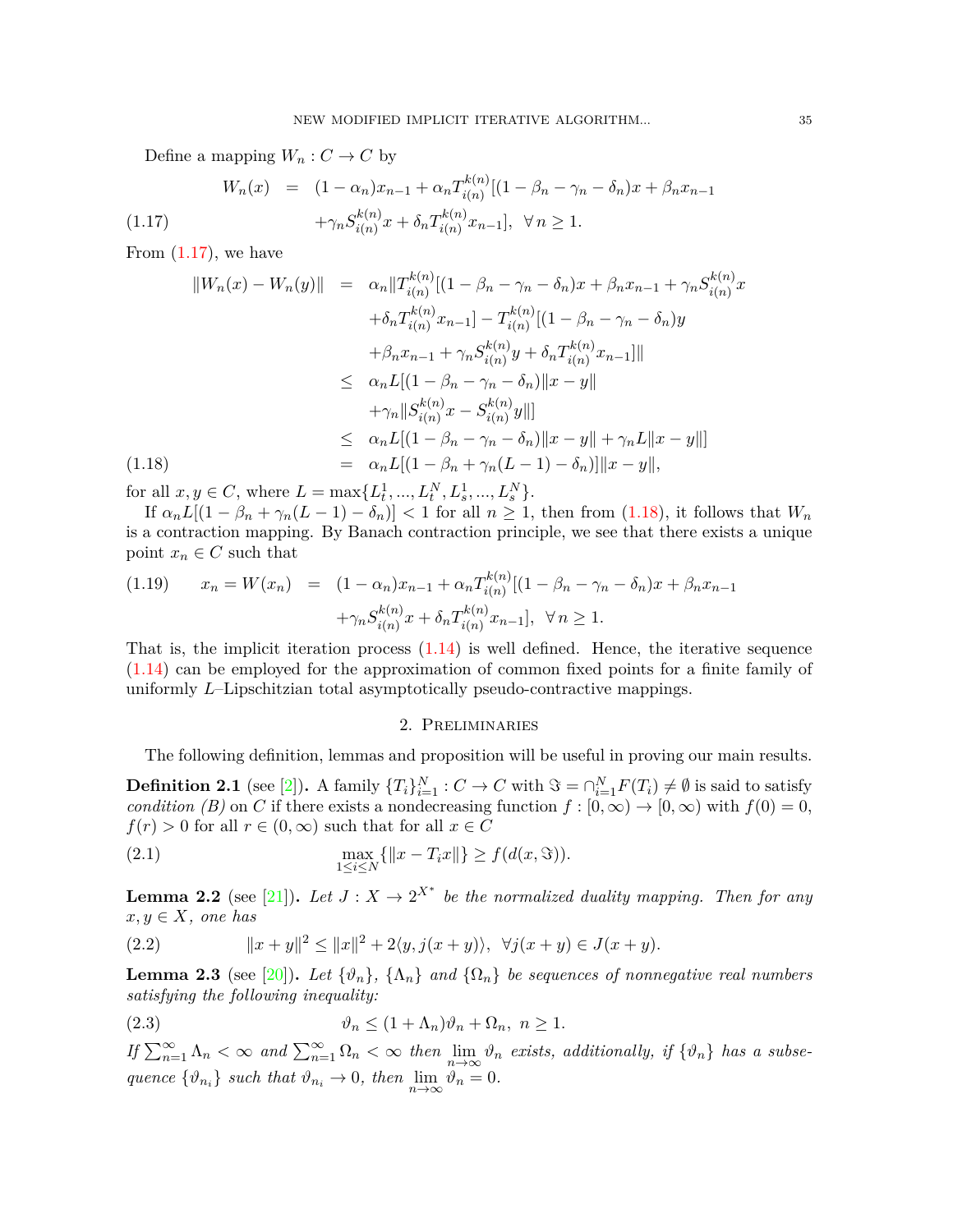#### 3. main results

**Lemma 3.1.** *Let C be a nonempty close convex subset of a real Banach space*  $X$ *, let*  $N \geq 1$  *be* a positive integer and  $I = \{1, 2, 3, ..., N\}$ . Let  $T_i : C \to C$  be a finite family of uniformly  $L_t^i$ *Lipschitzian total asymptotically pseudocontractive mapping with sequences*  $\{v_n^i\} \subset [0, \infty)$  and  $\{\lambda_n^i\} \subset [0,\infty)$ , where  $\nu_n^i \to 0$  and  $\lambda_n^i \to 0$  as  $n \to \infty$  and  $S_i: K \to K$  be a finite uniformly  $L_s^i$ *–Lipscitzian total asymptotically pseudocontractive mappings with sequences*  $\{\eta^i_n\} \subset [0,\infty)$ and  $\{l_n^i\} \subset [0,\infty)$ , where  $\eta_n^i \to 0$  and  $l_n^i \to 0$  as  $n \to \infty$ , for each  $i \in I$ . Let  $\mu_n = \max\{\nu_n, \eta_n\}$ , where  $\nu_n = \max\{\nu_n^i : i \in I\}$  and  $\eta_n = \max\{\eta_n^i : i \in I\}$ . Let  $\xi_n = \max\{\lambda_n, l_n\}$ , where  $\lambda_n =$  $\max\{\lambda_n^i : i \in I\}$  and  $l_n = \max\{l_n^i : i \in I\}$ . Assume that  $\Im = (\bigcap_{i=1}^N F(T_i)) \bigcap (\bigcap_{i=1}^N F(S_i)) \neq \emptyset$ .  $Let \phi(\wp) = \max{\phi_i(\wp) : i \in I}, for each \wp \ge 0.$  Suppose that there exist  $M, M^* > 0$  such that  $\phi(k) \leq M^* k^2$  for all  $k \geq M$ . Let  $\{\alpha_n\}, \{\beta_n\}, \{\gamma_n\}$  and  $\{\delta_n\}$  be sequences in [0,1] such that  $\beta_n + \gamma_n + \delta_n \leq 1$  *for each*  $n \geq 1$ *. Assume that the following conditions are satisfied:* 

(i) 
$$
\sum_{n=1}^{\infty} \alpha_n = \infty;
$$
  
\n(ii) 
$$
\sum_{n=1}^{\infty} \alpha_n^2 < \infty;
$$
  
\n(iii) 
$$
\sum_{n=1}^{\infty} \alpha_n \mu_n < \infty, \sum_{n=1}^{\infty} \alpha_n \xi_n < \infty;
$$
  
\n(iv) 
$$
\sum_{n=1}^{\infty} \alpha_n \beta_n < \infty, \sum_{n=1}^{\infty} \alpha_n \gamma_n < \infty, \sum_{n=1}^{\infty} \alpha_n \delta_n < \infty;
$$
  
\n(v) 
$$
\alpha_n L[(1 - \beta_n + \gamma_n(L - 1) - \delta_n)] < 1, \forall n \ge 1, \text{ where } L = \max\{L_t^1, ..., L_t^N, L_s^1, ..., L_s^N\}.
$$

Then for arbitrary  $x_0 \in C$ , let  $\{x_n\}$  be a sequence generated in [\(1.14\)](#page-3-0). Then,  $\lim_{n \to \infty} ||x_n - p||$ *exists for all*  $p \in \Im$ *.* 

*Proof.* For any  $p \in \Im$ , from  $(1.14)$  we have

$$
||y_n - p|| = ||(1 - \beta_n - \gamma_n - \delta_n)x_n + \beta_n x_{n-1} + \gamma_n S_{i(n)}^{k(n)} x_n + \delta_n T_{i(n)}^{k(n)} x_{n-1} - p||
$$
  
\n
$$
= ||(1 - \beta_n - \gamma_n - \delta_n)(x_n - p) + \beta_n (x_{n-1} - p)
$$
  
\n
$$
+ \gamma_n (S_{i(n)}^{k(n)} x_n - p) + \delta_n (T_{i(n)}^{k(n)} x_{n-1} - p)||
$$
  
\n
$$
\leq (1 - \beta_n - \gamma_n - \delta_n) ||x_n - p|| + \beta_n ||x_{n-1} - p||
$$
  
\n
$$
+ \gamma_n ||S_{i(n)}^{k(n)} x_n - p|| + \delta_n ||T_{i(n)}^{k(n)} x_{n-1} - p||
$$
  
\n
$$
\leq ||x_n - p|| + \beta_n ||x_{n-1} - p||
$$
  
\n(3.1)  
\n
$$
+ \gamma_n ||S_{i(n)}^{k(n)} x_n - p|| + \delta_n ||T_{i(n)}^{k(n)} x_{n-1} - p||.
$$

Now, from ([1.14](#page-3-0)) and Lemma 2.2, we obtain

<span id="page-5-0"></span>
$$
||x_n - p||^2 = ||(1 - \alpha_n)x_{n-1} + \alpha_n T_{i(n)}^{k(n)} y_n - p||^2
$$
  
\n
$$
= ||(1 - \alpha_n)(x_{n-1} - p) + \alpha_n (T_{i(n)}^{k(n)} y_n - p)||^2
$$
  
\n
$$
\leq (1 - \alpha_n)^2 ||x_{n-1} - p||^2 + 2\alpha_n \langle T_{i(n)}^{k(n)} y_n - p, j(x_n - p) \rangle
$$
  
\n
$$
= (1 - \alpha_n)^2 ||x_{n-1} - p||^2 + 2\alpha_n \langle T_{i(n)}^{k(n)} y_n - T_{i(n)}^{k(n)} x_n + T_{i(n)}^{k(n)} x_n - p, j(x_n - p) \rangle
$$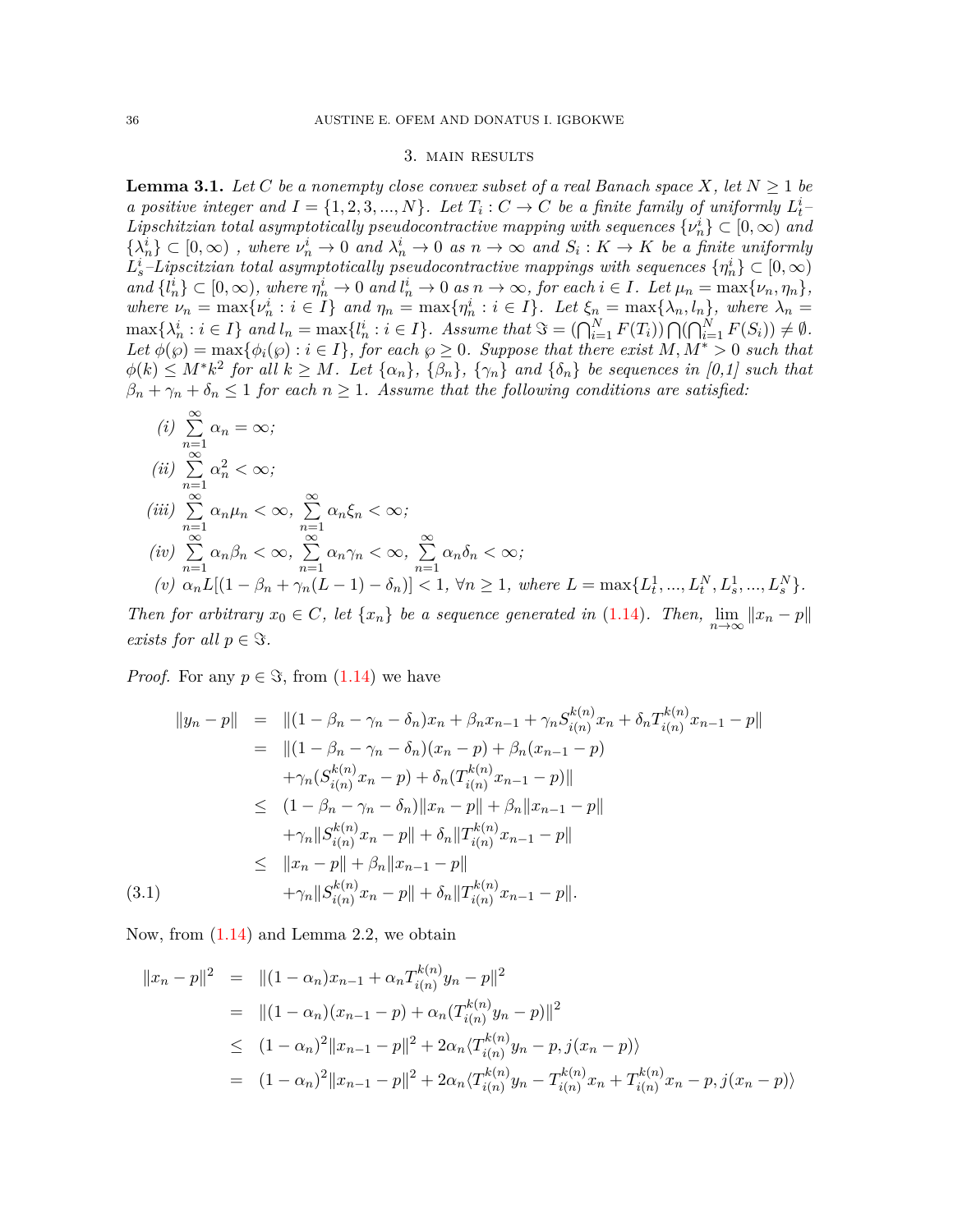$$
= (1 - \alpha_n)^2 \|x_{n-1} - p\|^2 + 2\alpha_n \langle T_{i(n)}^{k(n)} y_n - T_{i(n)}^{k(n)} x_n, j(x_n - p) \rangle
$$
  
+2\alpha\_n \langle T\_{i(n)}^{k(n)} x\_n - p, j(x\_n - p) \rangle  

$$
\leq (1 - \alpha_n)^2 \|x_{n-1} - p\|^2 + 2\alpha_n \|T_{i(n)}^{k(n)} y_n - T_{i(n)}^{k(n)} x_n\| \|x_n - p\|
$$
  
+2\alpha\_n \langle T\_{i(n)}^{k(n)} x\_n - p, j(x\_n - p) \rangle  

$$
\leq (1 - \alpha_n)^2 \|x_{n-1} - p\|^2 + 2\alpha_n L \|y_n - x_n\| \|x_n - p\|
$$
  
(3.2) +2\alpha\_n \langle T\_{i(n)}^{k(n)} x\_n - p, j(x\_n - p) \rangle.

Using  $(1.14)$  $(1.14)$  $(1.14)$ , we have

<span id="page-6-0"></span>
$$
||y_n - x_n|| = ||[(1 - \beta_n - \gamma_n - \delta_n)x_n + \beta_n x_{n-1} + \gamma_n S_{i(n)}^{k(n)} x_n + \delta_n T_{i(n)}^{k(n)} x_{n-1}] - x_n||
$$
  
\n
$$
= ||\beta_n (x_{n-1} - x_n) + \gamma_n (S_{i(n)}^{k(n)} x_n - x_n) + \delta_n (T_{i(n)}^{k(n)} x_{n-1} - x_n)||
$$
  
\n
$$
= ||\beta_n (x_{n-1} - p + p - x_n) + \gamma_n (S_{i(n)}^{k(n)} x_n - p + p - x_n)
$$
  
\n
$$
+ \delta_n (T_{i(n)}^{k(n)} x_{n-1} - p + p - x_n)||
$$
  
\n
$$
\leq \beta_n ||x_{n-1} - p|| + \beta_n ||x_n - p|| + \gamma_n ||S_{i(n)}^{k(n)} x_n - p|| + \gamma_n ||x_n - p||
$$
  
\n
$$
+ \delta_n ||T_{i(n)}^{k(n)} x_{n-1} - p|| + \delta_n ||x_n - p||
$$
  
\n
$$
\leq \beta_n ||x_{n-1} - p|| + \beta_n ||x_n - p|| + \gamma_n L ||x_n - p|| + \gamma_n ||x_n - p||
$$
  
\n
$$
+ \delta_n L ||x_{n-1} - p|| + \delta_n ||x_n - p||
$$
  
\n
$$
= (\beta_n + \delta_n L) ||x_{n-1} - p|| + (\beta_n + \gamma_n L + \gamma_n + \delta_n) ||x_n - p||
$$
  
\n
$$
= (\beta_n + \delta_n L) ||x_{n-1} - p||
$$
  
\n(3.3)

Putting  $(3.3)$  $(3.3)$  into  $(3.2)$  $(3.2)$ , we have

<span id="page-6-1"></span>
$$
||x_n - p||^2 \le (1 - \alpha_n)^2 ||x_{n-1} - p||^2 + 2\alpha_n L [(\beta_n + \delta_n L) ||x_{n-1} - p||
$$
  
+  $(\beta_n + \gamma_n (L + 1) + \delta_n) ||x_n - p|| ||x_n - p||$   
+  $2\alpha_n \langle T_{i(n)}^{k(n)} x_n - p, j(x_n - p) \rangle$   
=  $(1 - \alpha_n)^2 ||x_{n-1} - p||^2 + 2\alpha_n L(\beta_n + \delta_n L) ||x_{n-1} - p|| ||x_n - p||$   
+  $2\alpha_n L(\beta_n + \gamma_n (L + 1) + \delta_n) ||x_n - p||^2$   
(3.4)  
+  $2\alpha_n \langle T_{i(n)}^{k(n)} x_n - p, j(x_n - p) \rangle$ .

From classical analysis, it is well known that

<span id="page-6-2"></span>(3.5) 
$$
||x_{n-1} - p|| ||x_n - p|| \leq \frac{1}{2} (||x_{n-1} - p||^2 + ||x_n - p||^2).
$$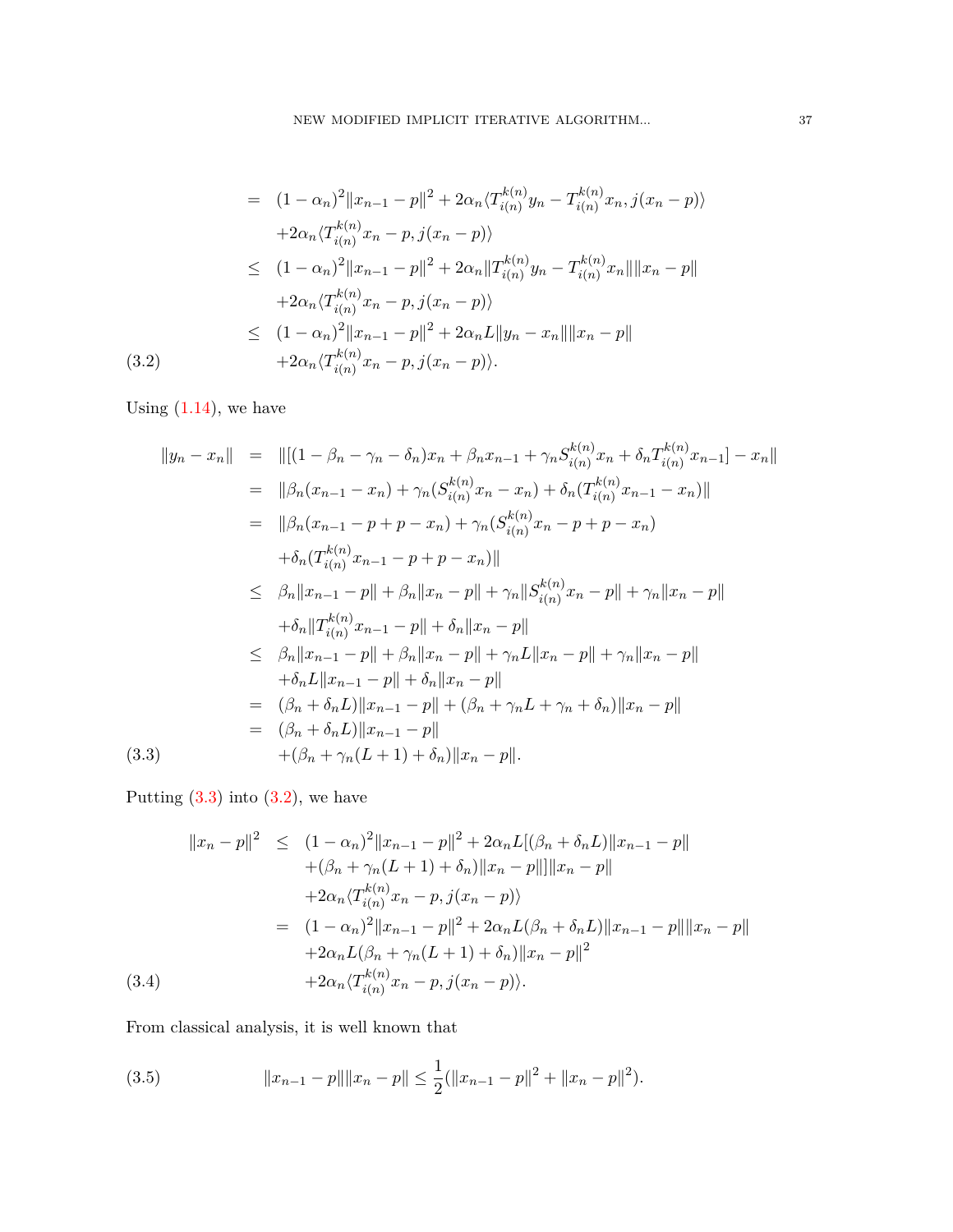Using  $(3.4)$  $(3.4)$  and  $(3.5)$  $(3.5)$ , we have

<span id="page-7-0"></span>
$$
||x_n - p||^2 \le (1 - \alpha_n)^2 ||x_{n-1} - p||^2 + 2\alpha_n L(\beta_n + \delta_n L)
$$
  
\n
$$
\times \frac{1}{2} (||x_{n-1} - p||^2 + ||x_n - p||^2)
$$
  
\n
$$
+ 2\alpha_n L(\beta_n + \gamma_n (L+1) + \delta_n) ||x_n - p||^2
$$
  
\n
$$
+ 2\alpha_n \langle T_{i(n)}^{k(n)} x_n - p, j(x_n - p) \rangle
$$
  
\n
$$
= [(1 - \alpha_n)^2 + \alpha_n L(\beta_n + \delta_n L)] ||x_{n-1} - p||^2
$$
  
\n
$$
+ [\alpha_n L(\beta_n + \delta_n L) + 2\alpha_n L(\beta_n + \gamma_n (L+1) + \delta_n)] ||x_n - p||^2
$$
  
\n(3.6)  
\n
$$
+ 2\alpha_n \langle T_{i(n)}^{k(n)} x_n - p, j(x_n - p) \rangle.
$$

Since each  $T_i$  ( $i = 1, 2, ..., N$ ) is a total asymptotically pseudocontractive mapping, from ([3.6\)](#page-7-0) we have

<span id="page-7-1"></span>
$$
||x_n - p||^2 \le [(1 - \alpha_n)^2 + \alpha_n L(\beta_n + \delta_n L)] ||x_{n-1} - p||^2
$$
  
+  $[\alpha_n L(\beta_n + \delta_n L) + 2\alpha_n L(\beta_n + \gamma_n (L+1) + \delta_n)] ||x_n - p||^2$   
+  $2\alpha_n (||x_n - p||^2 + \mu_n \phi(||x_n - p||) + \xi_n)$   
=  $[(1 - \alpha_n)^2 + \alpha_n L(\beta_n + \delta_n L)] ||x_{n-1} - p||^2$   
+  $[\alpha_n L(\beta_n + \delta_n L) + 2\alpha_n L(\beta_n + \gamma_n (L+1) + \delta_n) + 2\alpha_n ||x_n - p||^2$   
(3.7)  $+2\alpha_n \mu_n \phi(||x_n - p||) + 2\alpha_n \xi_n$ .

Since  $\phi$  is a strictly increasing function, it follows that  $\phi(k) \leq \phi(M)$ , if  $k \leq M$ ;  $\phi(k) \leq M^*k^2$ , if  $k \geq M$ . In either case, we can obtain

<span id="page-7-2"></span>
$$
\phi(k) \le \phi(M) + M^*k^2.
$$

Using  $(3.7)$  $(3.7)$  and  $(3.8)$  $(3.8)$ , we obtain

<span id="page-7-3"></span>
$$
||x_n - p||^2 \le [(1 - \alpha_n)^2 + \alpha_n L(\beta_n + \delta_n L)] ||x_{n-1} - p||^2
$$
  
+  $[\alpha_n L(\beta_n + \delta_n L) + 2\alpha_n L(\beta_n + \gamma_n (L + 1) + \delta_n) + 2\alpha_n] ||x_n - p||^2$   
+  $2\alpha_n \mu_n \phi(M) + 2\alpha_n M^* \mu_n ||x_n - p||^2 + 2\alpha_n \xi_n$   
=  $[(1 - \alpha_n)^2 + \alpha_n L(\beta_n + \delta_n L)] ||x_{n-1} - p||^2$   
+  $[\alpha_n L(\beta_n + \delta_n L) + 2\alpha_n L(\beta_n + \gamma_n (L + 1) + \delta_n)$   
+  $2\alpha_n + 2\alpha_n M^* \mu_n] ||x_n - p||^2 + 2\alpha_n \mu_n \phi(M) + 2\alpha_n \xi_n$   
(3.9) =  $\psi_n ||x_{n-1} - p||^2 + \psi_n ||x_n - p||^2 + 2\alpha_n \mu_n \phi(M) + 2\alpha_n \xi_n$ ,

where

$$
\psi_n = (1 - \alpha_n)^2 + \alpha_n L(\beta_n + \delta_n L),
$$
  
\n
$$
\Psi_n = \alpha_n L(\beta_n + \delta_n L) + 2\alpha_n L(\beta_n + \gamma_n (L+1) + \delta_n)
$$
  
\n
$$
+ 2\alpha_n + 2\alpha_n M^* \mu_n.
$$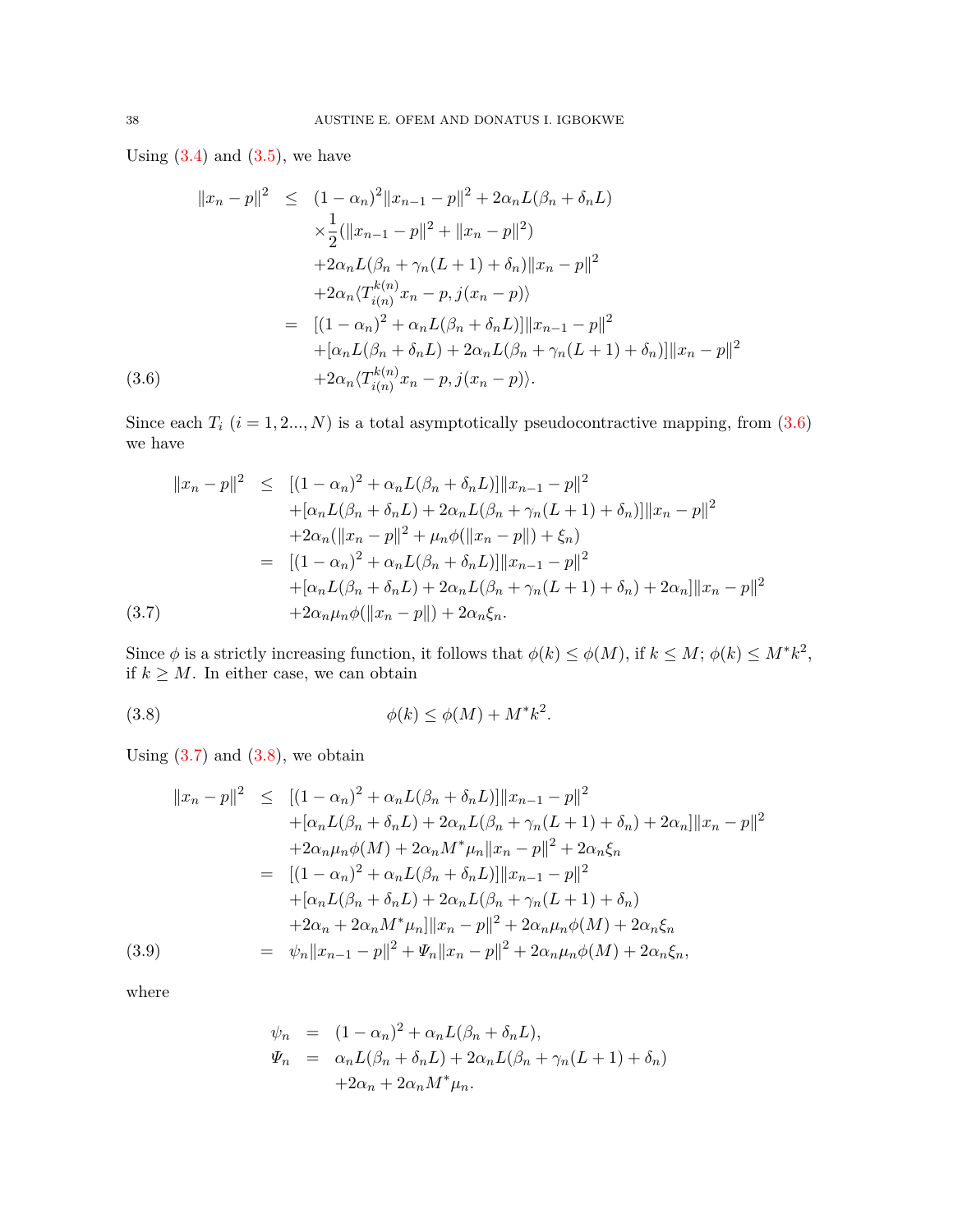By transposing and simplifying [\(3.9](#page-7-3)), we obtain

<span id="page-8-0"></span>
$$
||x_n - p||^2 \le \frac{\psi_n}{1 - \Psi_n} ||x_{n-1} - p||^2 + \frac{2\alpha_n \mu_n \phi(M)}{1 - \Psi_n} + \frac{2\alpha_n \xi_n}{1 - \Psi_n}
$$
  
=  $\left(1 + \frac{\psi_n + \Psi_n - 1}{1 - \Psi_n}\right) ||x_{n-1} - p||^2 + \frac{2\alpha_n \mu_n \phi(M)}{1 - \Psi_n} + \frac{2\alpha_n \xi_n}{1 - \Psi_n}.$ 

Observe that

 $(3.10)$ 

$$
\psi_n + \Psi_n - 1 = \alpha_n^2 + 2\alpha_n L(\beta_n + \delta_n L) + 2\alpha_n L(\beta_n + \gamma_n (L+1) + \delta_n)
$$
  
+2\alpha\_n M^\*\mu\_n.

Now, set

$$
\varpi_n = \psi_n + \Psi_n - 1.
$$

Since  $\lim_{n\to\infty} \alpha_n = 0$ , then from conditions (iii) and (iv), we obtain

$$
\Psi_n = \alpha_n L(\beta_n + \delta_n L) + 2\alpha_n L(\beta_n + \gamma_n (L+1) + \delta_n)
$$
  
+2\alpha\_n + 2\alpha\_n M^\* \mu\_n \to 0 \text{ as } n \to \infty,

therefore, there exists a positive integer  $n_0$  such that

$$
\frac{1}{2} < 1 - \Psi_n \le 1, \ \forall \ n \ge n_0.
$$

Thus, from  $(3.10)$  $(3.10)$  $(3.10)$  we have

<span id="page-8-1"></span>(3.12) 
$$
||x_n - p||^2 \le (1 + 2\pi n) ||x_{n-1} - p||^2 + 4\alpha_n \mu_n \phi(M) + 4\alpha_n \xi_n
$$

$$
= (1 + \zeta_n) ||x_{n-1} - p||^2 + \sigma_n, \ \forall \ n \ge n_0,
$$

where

$$
\begin{array}{rcl}\n\zeta_n & = & 2\varpi_n, \\
\sigma_n & = & 4\alpha_n\mu_n\phi(M) + 4\alpha_n\xi_n.\n\end{array}
$$

From conditions (ii)–(iv), it is easy to see that  $\sum_{n=1}^{\infty}$ *n*=1  $\zeta_n < \infty$  and  $\sum_{n=1}^{\infty}$ *n*=1  $\sigma_n < \infty$ . Clearly, from [\(3.12\)](#page-8-1), we see that all the conditions of Lemma 2.3 are satisfied. Thus,  $\lim_{n\to\infty} ||x_n - p||$  exists for all  $p \in \Im$ .

**Theorem 3.2.** *Let C be a nonempty closed convex subset of a real Banach space X. Let*  $N \geq 1$  *be a positive integer and*  $I = \{1, 2, 3, ..., N\}$ *. Let*  $T_i : C \rightarrow C$  *be a finite family of uniformly L i <sup>t</sup>–Lipschitzian total asymptotically pseudocontractive mapping with sequences*  $\{\nu_n^i\} \subset [0,\infty)$  and  $\{\lambda_n^i\} \subset [0,\infty)$ , where  $\nu_n^i \to 0$  and  $\lambda_n^i \to 0$  as  $n \to \infty$  and  $S_i : C \to C$ *be a finite uniformly L i <sup>s</sup>–Lipscitzian total asymptotically pseudocontractive mappings with* sequences  $\{\eta_n^i\} \subset [0,\infty)$  and  $\{l_n^i\} \subset [0,\infty)$ , where  $\eta_n^i \to 0$  and  $l_n^i \to 0$  as  $n \to \infty$ , for each  $i \in I$ . Let  $\mu_n = \max\{\nu_n, \eta_n\}$ , where  $\nu_n = \max\{\nu_n^i : i \in I\}$  and  $\eta_n = \max\{\eta_n^i : i \in I\}$ . Let  $\xi_n = \max\{\lambda_n, l_n\}$ , where  $\lambda_n = \max\{\lambda_n^i : i \in I\}$  and  $l_n = \max\{l_n^i : i \in I\}$ . Assume that  $\Im = (\bigcap_{i=1}^N F(T_i)) \bigcap (\bigcap_{i=1}^N F(S_i)) \neq \emptyset$ . Let  $\phi(\wp) = \max{\phi_i(\wp) : i \in I}$ , for each  $\wp \geq 0$ . Suppose that there exist  $M, M^* > 0$  such that  $\phi(k) \leq M^* k^2$  for all  $k \geq M$ . Let  $\{\alpha_n\}, \{\beta_n\},$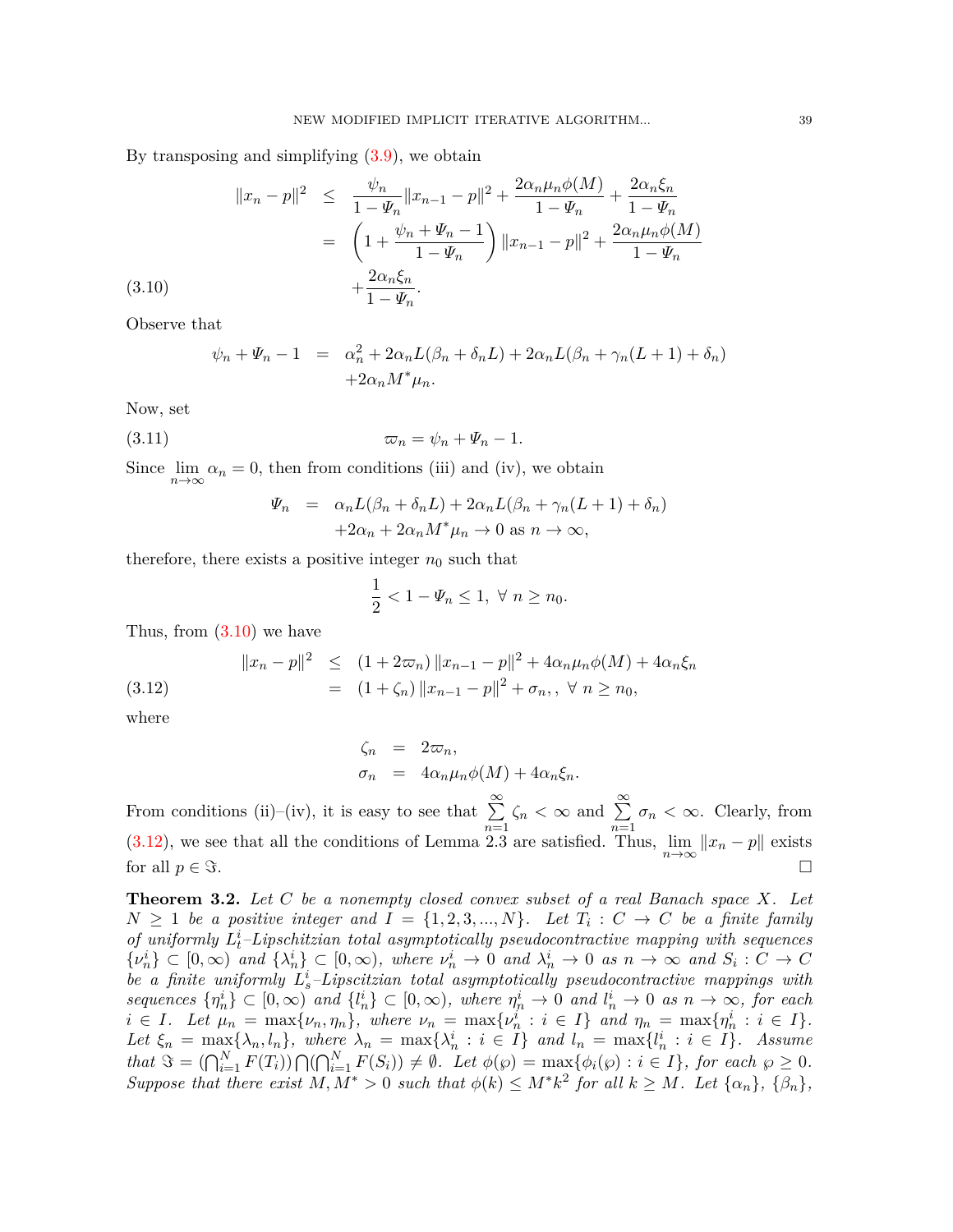$\{\gamma_n\}$  and  $\{\delta_n\}$  be sequences in [0,1] such that  $\beta_n + \gamma_n + \delta_n \leq 1$  for each  $n \geq 1$ . Let  $\{x_n\}$  be a *sequence generated in* ([1.14\)](#page-3-0)*. Assume that the following conditions are satisfied:*

(i) 
$$
\sum_{n=1}^{\infty} \alpha_n = \infty;
$$
  
\n(ii) 
$$
\sum_{n=1}^{\infty} \alpha_n^2 < \infty;
$$
  
\n(iii) 
$$
\sum_{n=1}^{\infty} \alpha_n \mu_n < \infty, \sum_{n=1}^{\infty} \alpha_n \xi_n < \infty;
$$
  
\n(iv) 
$$
\sum_{n=1}^{\infty} \alpha_n \beta_n < \infty, \sum_{n=1}^{\infty} \alpha_n \gamma_n < \infty, \sum_{n=1}^{\infty} \alpha_n \delta_n < \infty;
$$
  
\n(v) 
$$
\alpha_n L[(1 - \beta_n + \gamma_n(L - 1) - \delta_n)] < 1, \forall n \ge 1, L = \max\{L_t^1, ..., L_t^N, L_s^1, ..., L_s^N\}.
$$

*Hence the sequence*  $\{x_n\}$  *converges strongly to a common fixed point in*  $\Im$  *if and only if* 

<span id="page-9-0"></span>(3.13) 
$$
\liminf_{n \to \infty} d(x_n, \Im) = 0,
$$

*where*  $d(x, \Im)$  *denotes the distance of x to set*  $\Im$ *, i.e.,*  $d(x, \Im) = \inf_{y \in \Im} d(x, y)$ *.* 

*Proof.* The necessity of condition  $(3.13)$  is obvious.

Next, we prove the sufficiency of Theorem 3.2. For any given  $p \in F$ , from ([3.12\)](#page-8-1) in Lemma 3.1 we have that

<span id="page-9-1"></span>(3.14) 
$$
[d(x_n, \Im)]^2 \le (1 + \zeta_n) [d(x_{n-1}, \Im)]^2 + \sigma_n, \ \forall n \ge n_0.
$$

Clearly, from conditions (ii), (iii) and (iv), it is easy to see that  $\sum_{n=1}^{\infty}$ *n*=1  $\zeta_n < \infty$  and  $\sum_{n=1}^{\infty}$ *n*=1  $\sigma_n < \infty$ . It follows from [\(3.14\)](#page-9-1) and Lemma 2.3 that  $\lim_{n\to\infty} [d(x_n, \Im)]^2$  exists, further,  $\lim_{n\to\infty} d(x_n, \Im)$  exists. By condition [\(3.13\)](#page-9-0), we get

(3.15) 
$$
\lim_{n \to \infty} d(x_n, \Im) = 0.
$$

Next we prove that the sequence  $\{x_n\}$  is a Cauchy sequence in *C*. Clearly, since  $\sum_{n=1}^{\infty} \sigma_n < \infty$ , then  $1 + t \le e^t$  for all  $t > 0$  and from  $(3.12)$  $(3.12)$  we therefore have

<span id="page-9-2"></span>(3.16) 
$$
||x_n - p||^2 \le e^{\zeta_n} ||x_{n-1} - p||^2 + \sigma_n, \ge n_0.
$$

Hence, for any positive integers  $n, m \geq n_0$ , from [\(3.16](#page-9-2)) we have

$$
||x_{n+m} - p||^2 \leq e^{\zeta_{n+m}} ||x_{n+m-1} - p||^2 + \sigma_{n+m}
$$
  
\n
$$
\leq e^{\zeta_{n+m}} [e^{\zeta_{n+m-1}} ||x_{n+m-2} - p||^2 + \sigma_{n+m-1}] + \sigma_{n+m}
$$
  
\n
$$
\leq e^{\zeta_{n+m} + \zeta_{n+m-1}} ||x_{n+m-2} - p||^2 + \sigma_{n+m-1}] + \sigma_{n+m}
$$
  
\n
$$
\leq \cdots
$$
  
\n
$$
\leq e^{\sum_{i=m+1}^{n+m} \zeta_i} ||x_n - p||^2 + e^{\sum_{i=m+2}^{n+m} \zeta_i} \sum_{i=n+1}^{n+m} \sigma_i
$$
  
\n(3.17)  
\n
$$
\leq \vartheta ||x_n - p||^2 + \vartheta \sum_{i=n+1}^{\infty} \sigma_i,
$$

where  $\vartheta = e^{\sum_{n=1}^{\infty} \zeta_n} < \infty$ .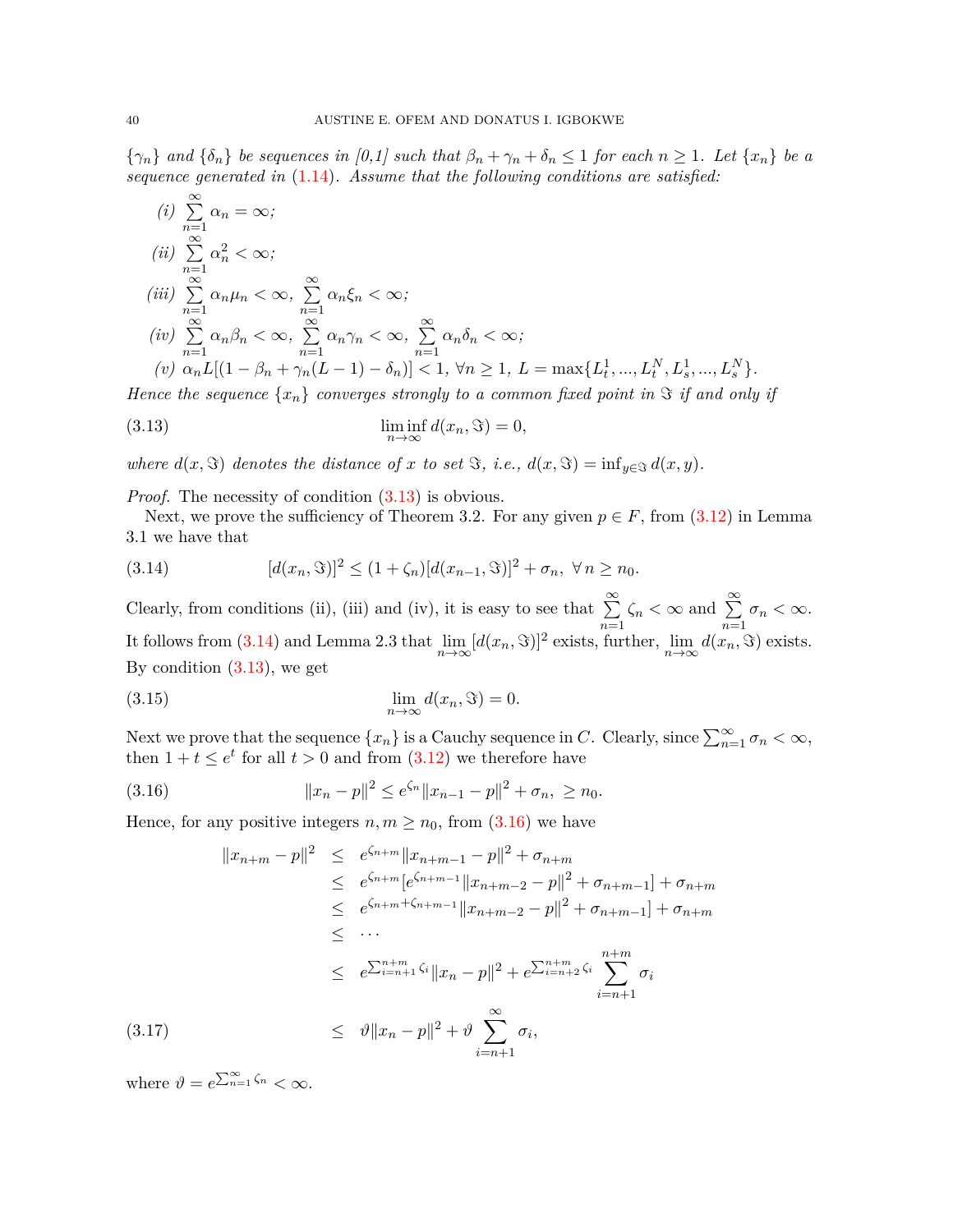Since  $\lim_{n\to\infty} d(x_n, \Im) = 0$  and  $\lim_{n\to\infty} \sigma_n < \infty$ , for any given  $\epsilon > 0$ , there exists a positive integer  $n_1 \geq n_0$  such that

(3.18) 
$$
[d(x_n, \Im)]^2 < \frac{\epsilon^2}{8(\vartheta + 1)}, \sum_{i=n+1}^{\infty} \sigma_i < \frac{\epsilon^2}{4\vartheta}, \ \forall n \ge n_1.
$$

Therefore there exists  $p_1 \in \Im$  such that

(3.19) 
$$
||x_n - p_1||^2 < \frac{\epsilon^2}{8(\vartheta + 1)}, \ \forall n \ge n_1.
$$

Consequently, for any  $n \geq n_1$  and for all  $m \geq 1$  we have

$$
||x_{n+m} - x_n||^2 \le 2(||x_{n+m} - p_1||^2 + ||x_n - p_1||^2)
$$
  
\n
$$
\le 2(1+\vartheta) ||x_n - p_1||^2 + 2\vartheta \sum_{i=n+1}^{\infty} \sigma_i
$$
  
\n
$$
\le 2 \cdot \frac{\epsilon^2}{4(\vartheta + 1)}(1+\vartheta) + 2\vartheta \cdot \frac{\epsilon^2}{4\vartheta}
$$
  
\n
$$
= \epsilon^2,
$$

i.e.,

$$
||x_{n+m} - x_n|| < \epsilon.
$$

This implies that  $\{x_n\}$  is a Cauchy sequence in C. By the completeness of C, we can assume that  $x_n \to x^* \in C$ .

Now, we have to prove that  $p^* \in \Im$ . By contradiction, we assume that  $p^*$  is not in  $\Im$  $(\bigcap_{i=1}^{N} F(T_i)) \bigcap (\bigcap_{i=1}^{N} F(S_i)) \neq \emptyset$ . Since  $\Im$  is a closed subset of E, we have that  $d(p^*, \Im) > 0$ . Thus, for all  $p^* \in \Im$ , we have

$$
(3.20) \t\t\t ||p^* - p|| \le ||p^* - x_n|| + ||x_n - p||,
$$

which implies that

(3.21) 
$$
d(p^*, \mathfrak{S}) \le ||x_n - p^*|| + d(x_n, \mathfrak{S}),
$$

so that, we obtain  $d(p^*, \mathcal{F}) = 0$  as  $n \to \infty$ , which contradicts  $d(p^*, \mathcal{F}) > 0$ . Hence,  $p^* \in \mathcal{F}$ . This completes the proof.  $\Box$ 

We obtain the following results immediately from Theorem 3.2

**Corollary 3.3.** *Let C be a nonempty closed convex subset of a real Banach space X. Let*  $N \geq 1$  *be a positive integer and*  $I = \{1, 2, 3, ..., N\}$ *. Let*  $T_i : C \rightarrow C$  *be a finite family of uniformly L i <sup>t</sup>–Lipschitzian total asymptotically pseudocontractive mapping with sequences*  $\{\nu_n^i\} \subset [0,\infty)$  and  $\{\lambda_n^i\} \subset [0,\infty)$ , where  $\nu_n^i \to 0$  and  $\lambda_n^i \to 0$  as  $n \to \infty$ , for each  $i \in I$ . Let  $\mu_n = \max\{\nu_n^i : i \in I\}$  and  $\xi_n = \max\{\lambda_n^i : i \in I\}$ . Assume that  $\Im = \bigcap_{i=1}^N F(T_i) \neq \emptyset$ . Let  $\phi(\wp) = \max{\phi_i(\wp) : i \in I}$ , for each  $\wp \geq 0$ . Suppose that there exist  $M, M^* > 0$  such that  $\phi(k) \leq M^* k^2$  for all  $k \geq M$ . Let  $\{\alpha_n\}$ ,  $\{\beta_n\}$ ,  $\{\gamma_n\}$  and  $\{\delta_n\}$  be sequences in [0,1] such that  $\beta_n + \gamma_n + \delta_n \leq 1$  *for each*  $n \geq 1$ *. Let*  $\{x_n\}$  *be a sequence generated in* ([1.13](#page-2-1))*. Assume that the following conditions are satisfied:*

$$
(i) \sum_{n=1}^{\infty} \alpha_n = \infty;
$$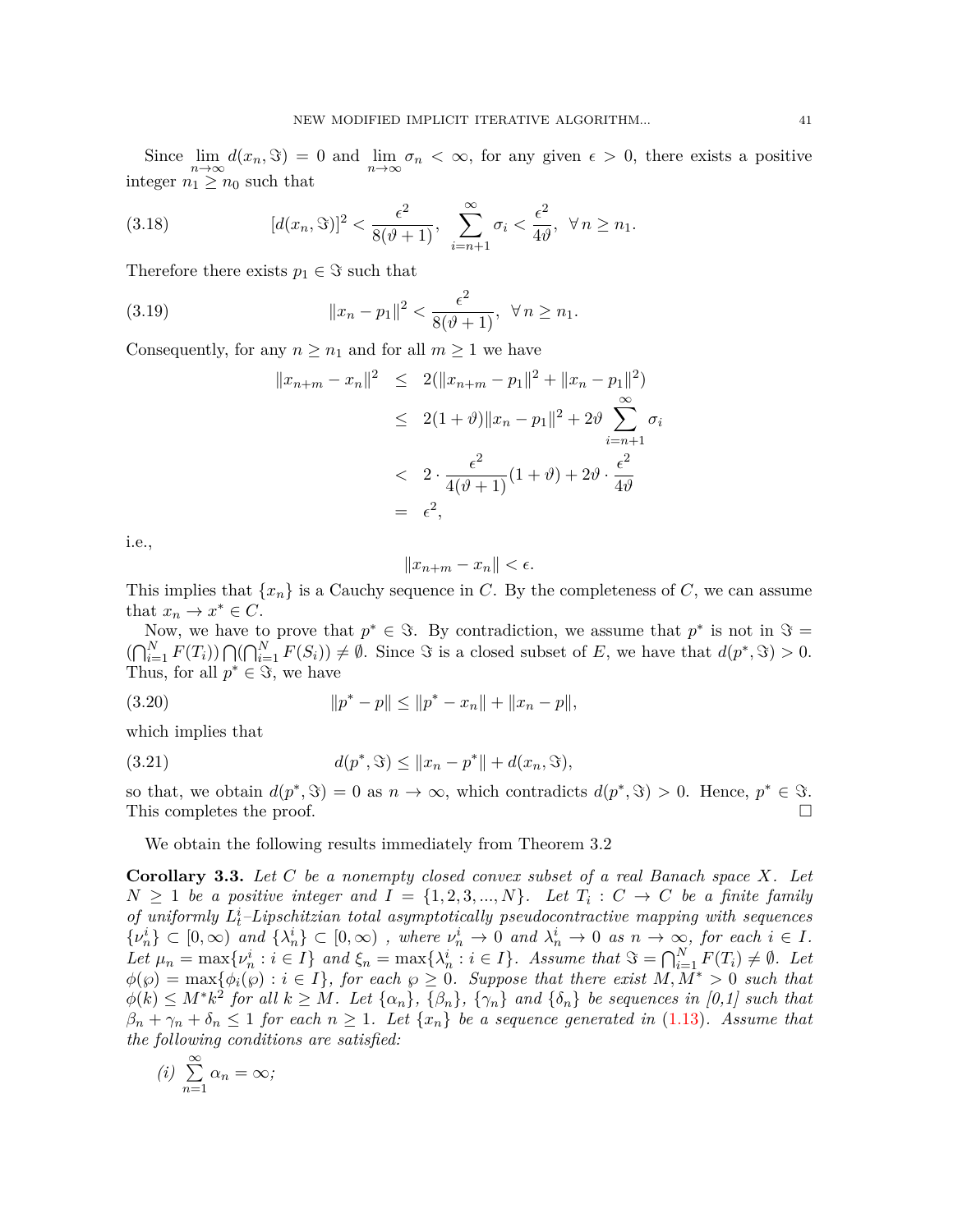(ii) 
$$
\sum_{n=1}^{\infty} \alpha_n^2 < \infty;
$$
  
\n(iii) 
$$
\sum_{n=1}^{\infty} \alpha_n \mu_n < \infty, \sum_{n=1}^{\infty} \alpha_n \xi_n < \infty;
$$
  
\n(iv) 
$$
\sum_{n=1}^{\infty} \alpha_n \beta_n < \infty, \sum_{n=1}^{\infty} \alpha_n \gamma_n < \infty, \sum_{n=1}^{\infty} \alpha_n \delta_n < \infty;
$$
  
\n(v) 
$$
\alpha_n L[(1 - \beta_n + \gamma_n(L - 1) - \delta_n)] < 1, \forall n \ge 1, L = \max\{L_t^1, ..., L_t^N, L_s^1, ..., L_s^N\}.
$$

*Then the sequence*  $\{x_n\}$  *converges strongly to a common fixed point in*  $\Im$  *if and only if* 

(3.22) 
$$
\liminf_{n \to \infty} d(x_n, \Im) = 0,
$$

*where*  $d(x, \Im)$  *denotes the distance of x to set*  $\Im$ *, i.e.,*  $d(x, \Im) = \inf_{y \in \Im} d(x, y)$ *.* 

*Proof.* Set  $S_i = T_i$  in Theorem 3.2, then we obtain the required result. □

**Corollary 3.4.** *Let C be a nonempty closed convex subset of a real Banach space X. Let*  $N \geq 1$  *be a positive integer and*  $I = \{1, 2, 3, ..., N\}$ *. Let*  $T_i : C \rightarrow C$  *be a finite family of uniformly L i <sup>t</sup>–Lipschitzian total asymptotically pseudocontractive mapping with sequences*  $\{\nu_n^i\} \subset [0,\infty)$  and  $\{\lambda_n^i\} \subset [0,\infty)$ , where  $\nu_n^i \to 0$  and  $\lambda_n^i \to 0$  as  $n \to \infty$ , for each  $i \in I$ . Let  $\mu_n = \max\{\nu_n^i : i \in I\}$  and  $\xi_n = \max\{\lambda_n^i : i \in I\}$ . Assume that  $\Im = \bigcap_{i=1}^N F(T_i) \neq \emptyset$ . *Let*  $\phi(\wp) = \max{\phi_i(\wp) : i \in I}$ , for each  $\wp \geq 0$ . Suppose that there exist  $M, M^* > 0$  such that  $\phi(k) \leq M^* k^2$  for all  $k \geq M$ . Let  $\{\alpha_n\}$  be a sequence in [0,1]. Let  $\{x_n\}$  be a sequence *generated in* [\(1.12\)](#page-2-2)*. Assume that the following conditions are satisfied:*

(i) 
$$
\sum_{n=1}^{\infty} \alpha_n = \infty;
$$
  
\n(ii) 
$$
\sum_{n=1}^{\infty} \alpha_n^2 < \infty;
$$
  
\n(iii) 
$$
\sum_{n=1}^{\infty} \alpha_n \mu_n < \infty, \sum_{n=1}^{\infty} \alpha_n \xi_n < \infty;
$$
  
\n(v) 
$$
\alpha_n L < 1, \forall n \ge 1, L = \max\{L_t^1, ..., L_t^N, L_s^1, ..., L_s^N\}.
$$

*Then the sequence*  $\{x_n\}$  *converges strongly to a common fixed point in*  $\Im$  *if and only if* 

(3.23) 
$$
\liminf_{n \to \infty} d(x_n, \Im) = 0,
$$

*where*  $d(x, \Im)$  *denotes the distance of x to set*  $\Im$ *, i.e.,*  $d(x, \Im) = \inf_{y \in \Im} d(x, y)$ *.* 

*Proof.* Put  $\beta_n = \gamma_n = \delta_n = 0$  in Corollary 3.3, then we obtain the required result. □

These are just but a few of the numerous results that can be obtained from Theorem 3.2

**Example 3.5.** Let *X* be the real line with the usual metric  $\vert \cdot \vert$  and let  $C = (-1, 1)$ . Now for  $N = 1$ , let  $Tx = \sin x$  and  $Sx = \sin(-x)$  for all  $x \in C$ . Let  $\phi$  be a strictly increasing continuous function such that  $\phi : [0, \infty) \to [0, \infty)$  with  $\phi(0) = 0$ . Let  $\{\mu_n\}_{n \geq 1}$  and  $\{\xi_n\}_{n \geq 1}$ in  $\mathbb{R}^+$  be two sequences defined by  $\mu_n = \xi_n = \frac{1}{n+1}$ , for all  $n \ge 1$ , then  $\mu_n \to 0$  and  $\xi_n \to 0$ as  $n \to \infty$ . Clearly, the mappings *T* and *S* are total asymptotically nonexpansive mappings with  $F(T) = F(S) = \{0\}$ . This implies that the mappings T and S are total asymptotically pseudocontractive mappings. Obviously,  $\Im = F(T) \cap F(S) = \{0\} \neq \emptyset$ . Put

$$
\alpha_n = \frac{1}{n}, \beta_n = \gamma_n = \frac{1}{2n+1}
$$
 and  $\delta_n = \frac{1}{n+1}$ 

for all  $n \geq 1$ .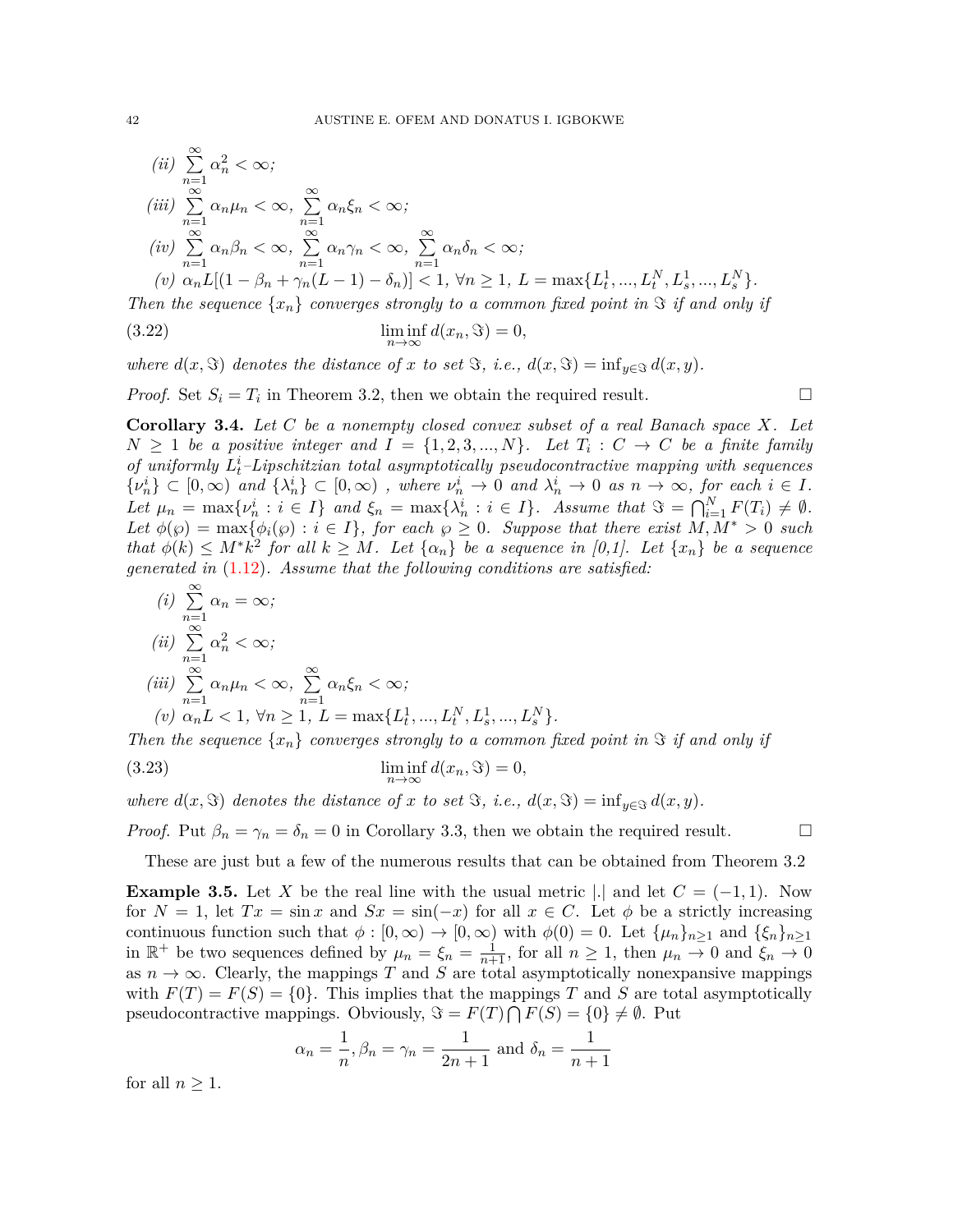From Example 3.5, we see that all the conditions in Theorem 3.2 are satisfied. Hence, our result is applicable.

## 4. Conclusion

In this paper, we have seen that the classes of nonexpansive mappings and classes pseudocontractive mappings are proper subclasses of the class of total asymptotically pseudocontractive mappings. Also, we have demonstrated that our new iterative algorithm properly contains several well known iterative schemes which have been considered by Osilike and Akuchu $[10]$  $[10]$ , Qin et al.  $[12]$  $[12]$ , Thakur  $[18]$ , Saluja  $[14]$ , Chen  $[11]$ , Xu and Ori  $[21]$  and several others in the existing literature. Hence, our results generalize, improve and extend the corresponding results of Osilike and Akuchu  $[10]$ , Qin et al.  $[12]$ , Thakur  $[18]$  $[18]$ , Saluja  $[14]$  $[14]$  $[14]$ , Chen [\[11\]](#page-12-11), Xu and Ori [\[21](#page-13-7)] and several others in the existing literature.

# **Acknowledgments**

The authors are grateful to the anonymous referees for their valuable comments and suggestions which improve the paper.

# **REFERENCES**

- <span id="page-12-3"></span>[1] G. L. Acedo and H.K. Xu, Iterative methods for strict pseudo-contractions in Hilbert spaces, Nonlinear Anal., **67**, 2258–2271, 2007.
- <span id="page-12-13"></span>[2] C. E. Chidume and N. Shahzad, Strong convergence of an implicit iteration process for a finite family of nonexpansive mappings, Nonlinear Anal., TMA, **62**(6), 1149–1156, 2005.
- <span id="page-12-5"></span>[3] E. E. Chima and M. O. Osilike, Split Common Fixed Point Problem for a Class of Total Asymptotic Pseudocontractions, Journal of Applied Mathematics Volume 2016, Article ID 3435078, 10 pages.
- <span id="page-12-4"></span>[4] C. Ding and J. Quan, A Strong Convergence Theorem for Total Asymptotically Pseudocontractive Mappings in Hilbert Spaces, Abstract and Applied Analysis, Vol. 2012, Article ID 127851, 8 pages, 2012.
- <span id="page-12-2"></span>[5] G. Marino and H. K. Xu, Weak and strong convergence theorems for strict pseudocontractions in Hilbert spaces, J. Math. Anal. Appl., **329**, 336–346, 2007.
- <span id="page-12-6"></span>[6] A. E. Ofem, *Strong convergence of modified implicit hybrid S-iteration scheme for finite family of nonexpansive and asymptotically generalized* Φ*-hemicontractive mappings*, Malaya Journal of Matematik, **8**(4), 1643–1649, 2020
- <span id="page-12-7"></span>[7] A. E. Ofem, *Strong convergence of a multi-step implicit iterative scheme with errors for common fixed points of uniformly L-Lipschitzian total asymptotically strict pseudocontractive mappings*, Results in Nonlinear Analysis, **3**(2), 100–116, 2020.
- <span id="page-12-8"></span>[8] A. E. Ofem, D. I. Igbokwe, X. A. Udo-utun, Implicit iteration process for Lipschitzian *α*-hemicontraction semigroup, MathLAB Journal, **7**, 43–52, 2020.
- <span id="page-12-9"></span>[9] M.O. Osilike, Implicit iteration process for common fixed points of a finite family of strictly pseudocontractive maps, J. Math. Anal. Appl., **294**(1), 73–81, 2004.
- <span id="page-12-10"></span>[10] M.O. Osilike, B.G Akuchu, Common fixed points of finite family of asymptotically pseudocontractive maps, Fixed Point Theory Appl., 2004, 81–88, 2004.
- <span id="page-12-11"></span>[11] R.D. Chen, Y.S. Song, H. Zhou, Convergence theorems for implicit iteration process for a finite family of continuous pseudocontractive mappings, J. Math. Anal. Appl., 314, 701–706, 2006.
- <span id="page-12-0"></span>[12] X. Qin, S. Y. Cho, and J. K. Kim, Convergence theorems on asymptotically pseudocontractive mappings in the intermediate sense, Fixed Point Theory and Applications, vol. 2010, Article ID 186874, 14 pages, 2010.
- <span id="page-12-1"></span>[13] X. Qin, S. Y. Cho, and S. M. Kang, Weak Convergence Theorem for Total Asymptotically Pseudocontractive Mappings in Hilbert Spaces, Fixed Point Theory and Applications, Vol. 2011, Article ID 859795, 11 pages, 2011.
- <span id="page-12-12"></span>[14] G. S. Saluja, Convergence of the explicit iteration method for strictly asymptotically pseudocontractive mappings in the intermediate sense, Novi Sad J. Math., **44**(1), 75-90, 2014.